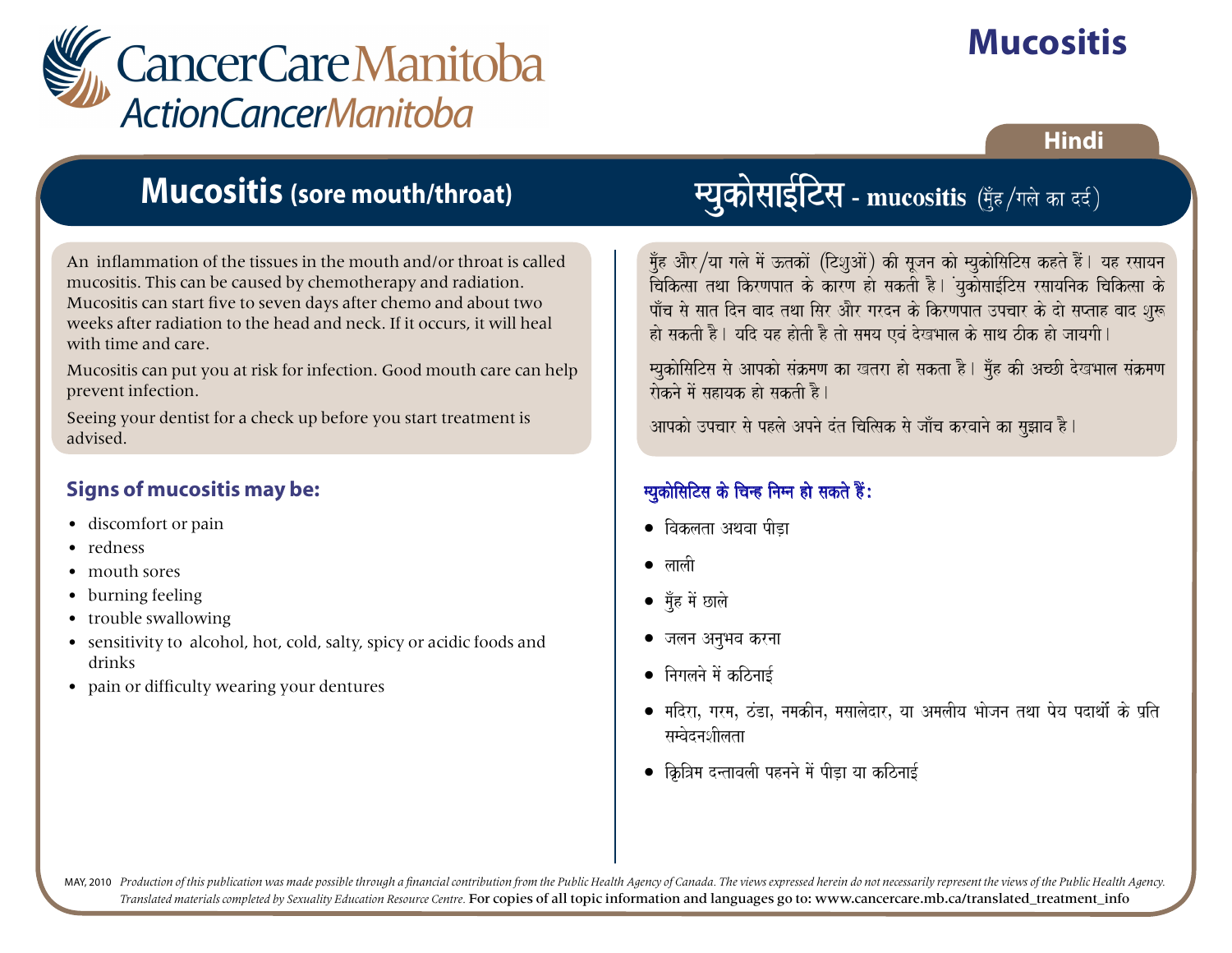

## **Mucositis (sore mouth/throat)**

#### **Call your nurse or doctor if you have:**

- a fever 38°C or 100.4°F
- trouble eating or swallowing
- white spots in your mouth or on your tongue
- sores in your mouth and/or on your lips

You will require medication to treat these symptoms.

#### **Mouth Care Tips**

- Brush your teeth and tongue with a very soft toothbrush. Use a toothpaste with no peroxide, tartar control or fluoride. Example: Biotene, Sensodyne
- Avoid mouthwashes that contain alcohol.
- Rinse your mouth after eating and before bed. Use one half teaspoon of salt or baking soda to one cup of warm water.
- Do not smoke.
- Do not floss if your blood is low while on chemotherapy.
- If you are having radiation to the head and neck do not floss at all.

स्युकोसाईटिस - mucositis (गुँह/गले का दर्द)

**Hindi**

#### अपने डॉक्टर अथवा नर्स को संम्पर्क करें यदि आपको:

- 38 सेल्सियस या 100.4 फेहरनहाईट बुखार है।
- $\bullet$  खाने या निगलने में कठिनाई है।
- $\bullet$  आपके मुँह में या जिव्हा पर सफेद धब्बे हैं।
- $\bullet$  आपके मुँह में तथा /या अधरों पर छाले हैं।

 $\,$  इन लक्षणों के उपचार के लिये आपको औषधियों की आवश्यकता पडेगी l

#### मुँह की देखभाल की युक्तियाँ:

- $\bullet$  अपने दान्तों और जिव्हा को नरम ब्रश से साफ करें। परक्साईड, टार्टर नियन्त्रण, एवं फ्लोराइड रहित दन्त मन्जनों का प्रयोग करें। जैसे बायोटीन एवं सेन्सोडाइन
- $\bullet$  अल्कोहल युक्त माऊथवाश के प्रयोग से बचें
- खाने के बाद तथा सोने से पहले कुल्ला करें। एक कप गर्म पानी में आधा चम्मच नमक या खाने का सोडा मिलाकर पयोग करें
- $\bullet$  धुम्रपान न करें
- $\bullet$  यदि आपको रसायन चिकित्सा लेते समय खून की कमी हो गई है तो फ्लास (दाँतों को साफ करने का धागा) का प्रयोग न करें
- यदि आापके सिर या गरदन पर किरणपात हो रहा है तो फ्लास का प्रयोग कदापि न करें

MAY, 2010 Production of this publication was made possible through a financial contribution from the Public Health Agency of Canada. The views expressed herein do not necessarily represent the views of the Public Health Ag *Translated materials completed by Sexuality Education Resource Centre.* For copies of all topic information and languages go to: www.cancercare.mb.ca/translated\_treatment\_info